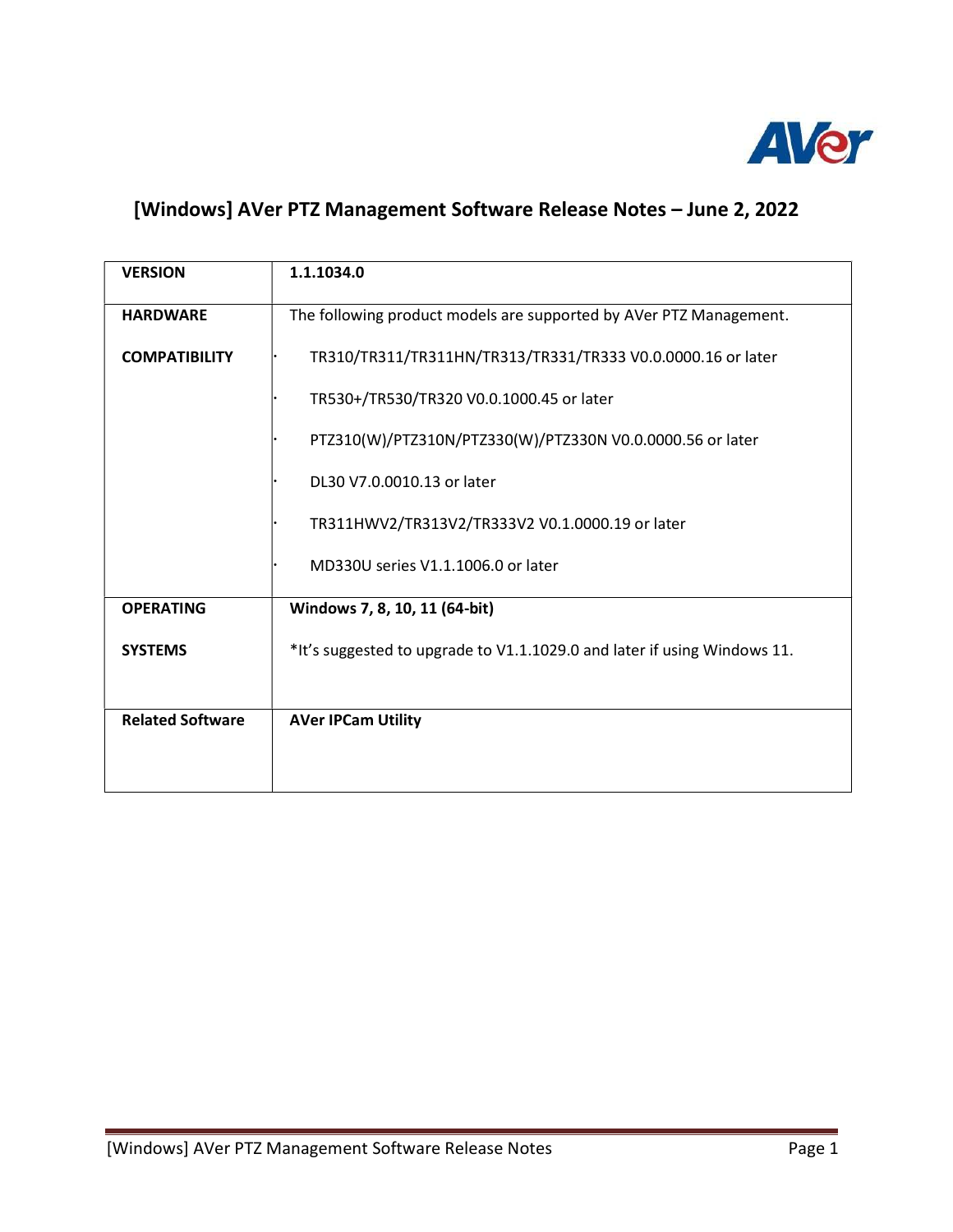| V1.1.1034.0          | <b>New features</b>                                                                                           |  |
|----------------------|---------------------------------------------------------------------------------------------------------------|--|
| <b>Release date:</b> | Supports full screen camera view which hides the control panel.                                               |  |
| June 2, 2022         | Supports preset cruising.<br>٠                                                                                |  |
|                      | Able to zoom in/out of the camera live view when scrolling a PC mouse.<br>٠                                   |  |
|                      | Camera view position to the center when clicking on the live view (*Only                                      |  |
|                      | supports via the MD330U series and single split screen on PTZ                                                 |  |
|                      | Management).                                                                                                  |  |
|                      | Supports two-way audio (Only supports MD330U series)                                                          |  |
|                      |                                                                                                               |  |
|                      | <b>Improvements</b>                                                                                           |  |
|                      | Supports hostname of camera.<br>٠                                                                             |  |
|                      | Supports Korean translation.                                                                                  |  |
|                      |                                                                                                               |  |
|                      | <b>Bug fixes</b>                                                                                              |  |
|                      | Fixed the issue of PTZ Management stops working occasionally after being                                      |  |
|                      | online for over 12 hours.                                                                                     |  |
|                      | Fixed random crash of PTZ Management when connecting to an NDI<br>٠                                           |  |
|                      | camera.                                                                                                       |  |
|                      | Fixed the issue of getting wrong camera view when connecting to two NDI                                       |  |
|                      | cameras to PTZ Management.                                                                                    |  |
|                      | <b>Known issues</b>                                                                                           |  |
|                      |                                                                                                               |  |
|                      | Failed to get NDI camera stream on PTZ Management (Windows 11<br>specific).                                   |  |
|                      | Limitation from NDI library that fails to get NDI stream (Windows 11                                          |  |
|                      | specific).                                                                                                    |  |
|                      |                                                                                                               |  |
|                      | Random pan/tilt/zoom control failure when third-party NDI camera(s) are<br>٠<br>connected via PTZ Management. |  |
|                      |                                                                                                               |  |
|                      | Audio input status still shows "on" when camera is powered off.<br>٠                                          |  |
|                      | Camera preview page on PTZ Management seems darker when compared                                              |  |
|                      | to camera webpage.                                                                                            |  |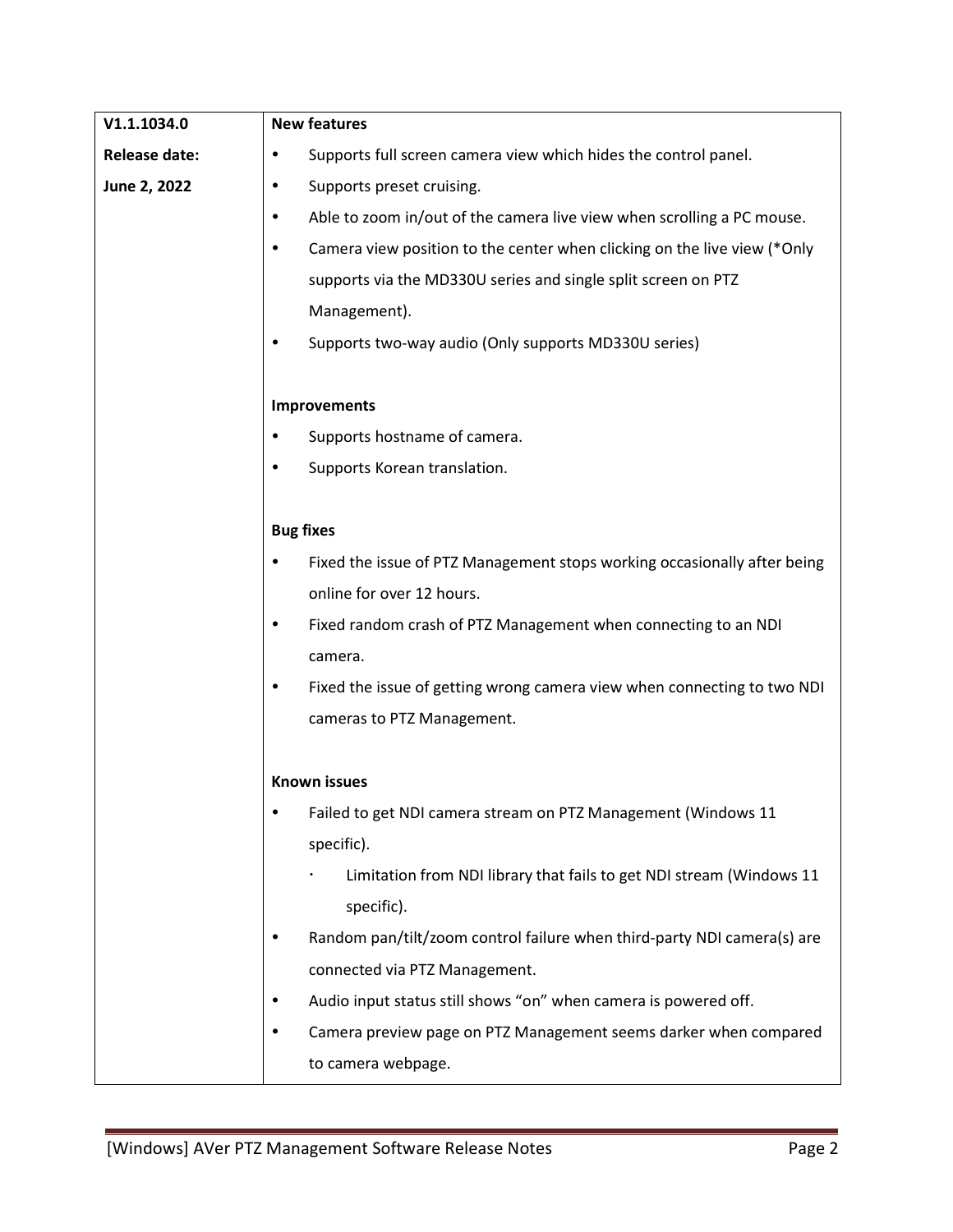| <b>VERSION</b>          | 1.1.1031.0                                                                       |
|-------------------------|----------------------------------------------------------------------------------|
| <b>HARDWARE</b>         | The following product models are supported by AVer PTZ Management.               |
| <b>COMPATIBILITY</b>    | TR310/TR311/TR311HN/TR313/TR331/TR333 V0.0.0000.16 or above                      |
|                         | TR530/TR320 V0.0.1000.45 or above<br>$\bullet$                                   |
|                         | PTZ310(W)/PTZ310N/PTZ330(W)/PTZ330N V0.0.0000.56 or above<br>$\bullet$           |
|                         | DL30 V7.0.0010.13 or above<br>$\bullet$                                          |
|                         | TR313V2 V0.1.0000.18 or above<br>$\bullet$                                       |
|                         | TR333V2 V0.1.0000.19 or above (Estimated Mid Feb 2022 Release Date)<br>$\bullet$ |
| <b>OPERATING</b>        | Windows 7, 8, 10, 11 (64-bit)                                                    |
| <b>SYSTEMS</b>          | *It's suggested to upgrade to V1.1.1029.0 and later if using Windows 11.         |
| <b>Related Software</b> | <b>AVer IPCam Utility</b>                                                        |

| V1.1.1031.0          | <b>New features</b>                                                                         |
|----------------------|---------------------------------------------------------------------------------------------|
| <b>Release date:</b> | Increased support for up to 256 cameras<br>$\bullet$                                        |
| Jan 25, 2022         | Improvements                                                                                |
|                      | User is reminded when click track is not supported under the 4/16 split screen<br>$\bullet$ |
|                      | option.                                                                                     |
|                      | Supports pop up window to show VISCA connection failed due to port being<br>$\bullet$       |
|                      | occupied.                                                                                   |
|                      | Supports Group information when Importing/Exporting data.<br>$\bullet$                      |
|                      | User is now able to connect camera to PTZM when PC is not connected to the<br>$\bullet$     |
|                      | Internet.                                                                                   |
|                      |                                                                                             |
|                      | <b>Bug Fixes</b>                                                                            |
|                      | PTZ Management software is still able to recognize TR530/320 even when the<br>$\bullet$     |
|                      | camera is modified.                                                                         |
|                      |                                                                                             |
|                      | <b>Known issues</b>                                                                         |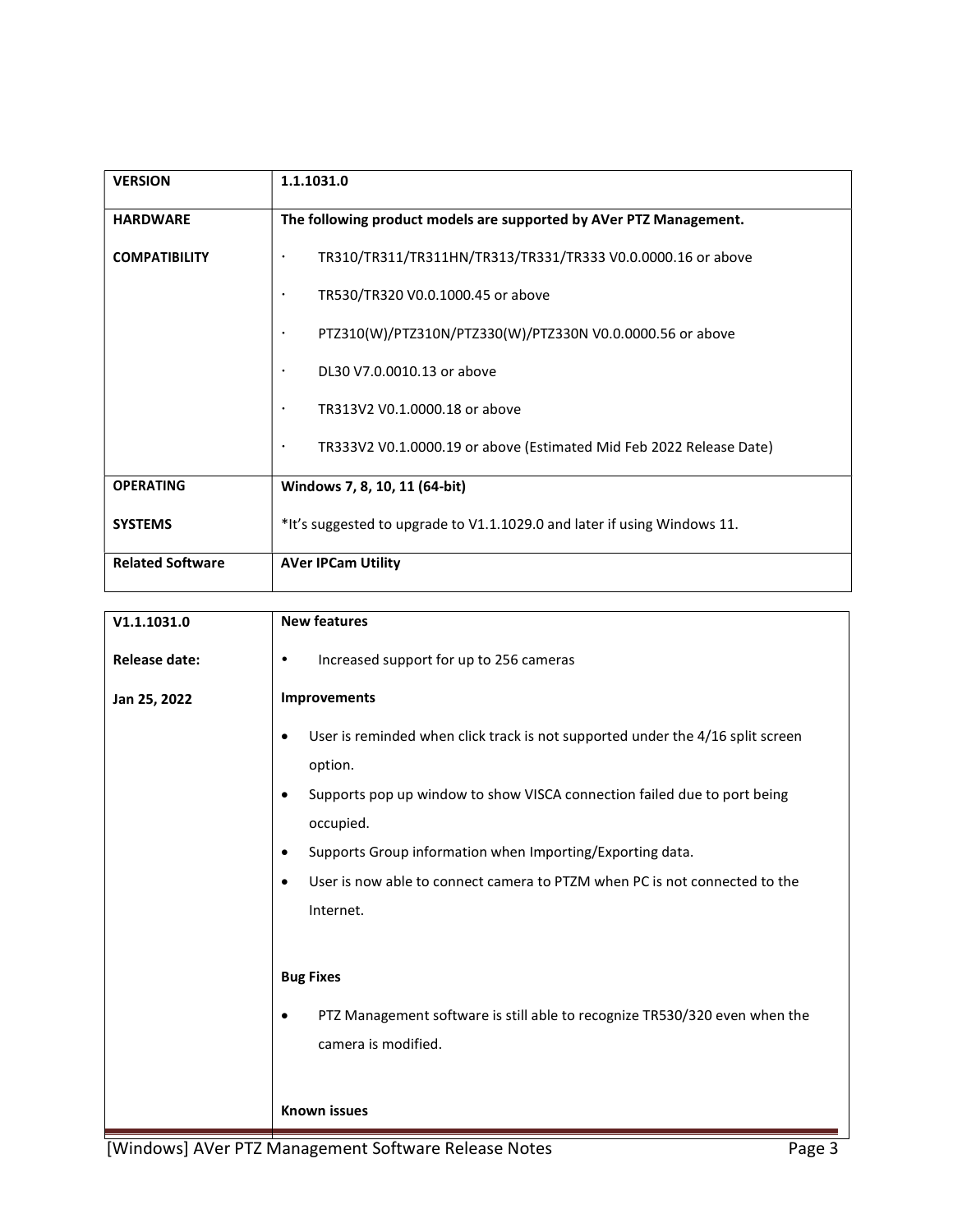| ٠ | Random crash when connecting third party NDI camera with PTZ Management.        |
|---|---------------------------------------------------------------------------------|
|   | This issue is caused by crashing on NDI library. This has been reported to NDI. |
|   | Random failure of pan/tilt/zoom control of third-party NDI camera on PTZ        |
|   | Management.                                                                     |
| ٠ | Audio input is still on when camera is powered off.                             |
| ٠ | Camera preview page on PTZ Management seems darker when comparing to            |
|   | camera webpage.                                                                 |

| <b>VERSION</b>          | 1.1.1029.0                                                               |
|-------------------------|--------------------------------------------------------------------------|
| <b>HARDWARE</b>         | The following product models are supported by AVer PTZ Management.       |
| <b>COMPATIBILITY</b>    | TR310/TR311/TR311HN/TR313/TR331/TR333 V0.0.0000.16 or above<br>$\bullet$ |
|                         | TR530/TR320 V0.0.1000.45 or above<br>$\bullet$                           |
|                         | PTZ310/PTZ310N/PTZ330/PTZ330N V0.0.0000.56 or above<br>$\bullet$         |
|                         | DL30 V7.0.0010.13 or above<br>$\bullet$                                  |
|                         | TR313V2 V0.1.0000.18 or above<br>$\bullet$                               |
| <b>OPERATING</b>        | Windows 7, 8, 10, 11 (64-bit)                                            |
| <b>SYSTEMS</b>          | *It's suggested to upgrade to V1.1.1029.0 and later if using Windows 11. |
| <b>Related Software</b> | <b>AVer IPCam Utility</b>                                                |

| V1.1.1029.0              | <b>New features</b>                                        |
|--------------------------|------------------------------------------------------------|
| Release date:            | Support for NDI camera.<br>٠                               |
| <b>November 18, 2021</b> | Support for system notifications.<br>٠                     |
|                          | Support for maximum 64 groups of camera.<br>$\bullet$      |
|                          | Support for TR3XXV2 series.<br>$\bullet$                   |
|                          | Support for Auto Zoom and Hybrid Mode on/off.<br>$\bullet$ |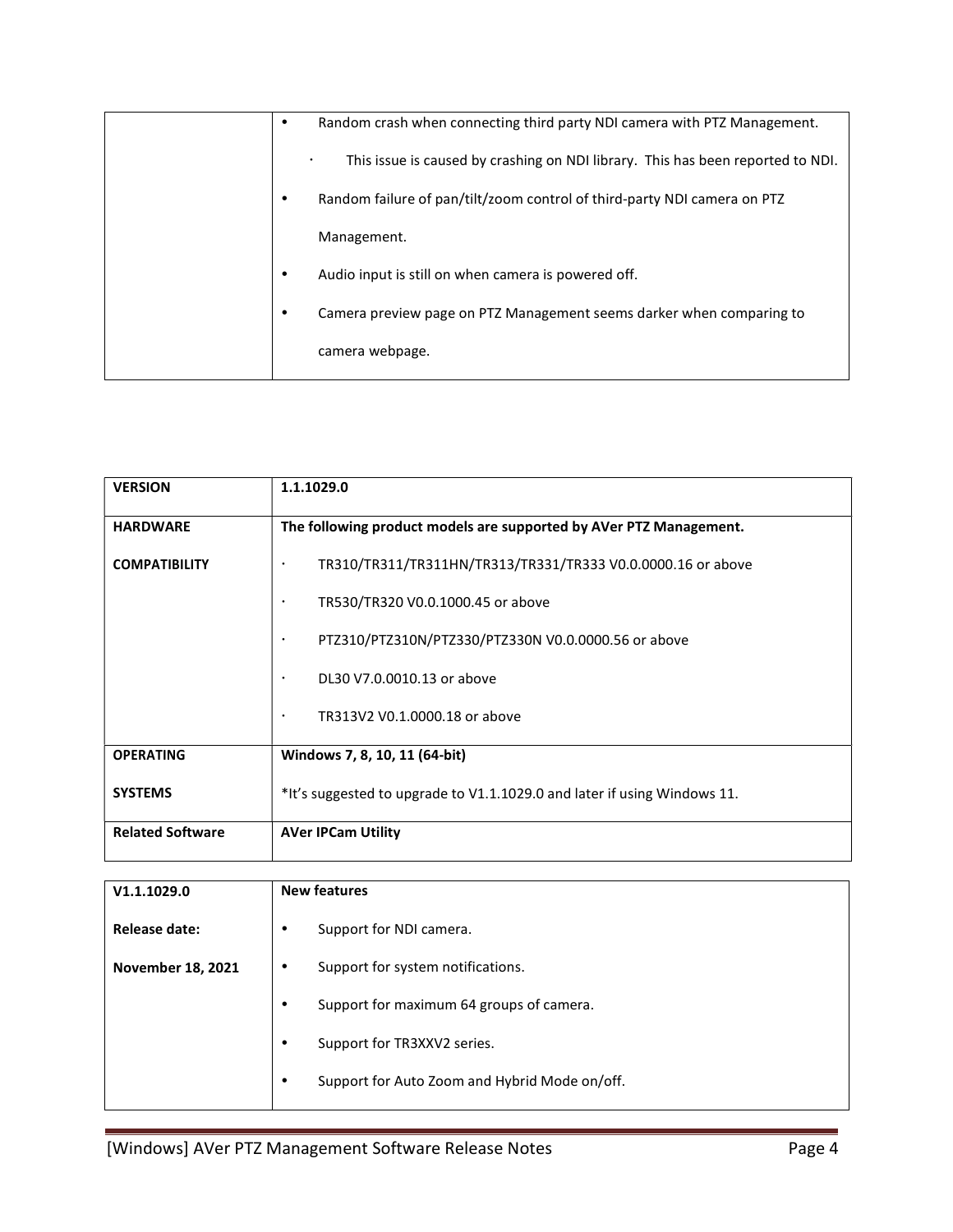| Camera preview page is now shown specific GUI for user to better identify when  |
|---------------------------------------------------------------------------------|
|                                                                                 |
|                                                                                 |
|                                                                                 |
|                                                                                 |
|                                                                                 |
|                                                                                 |
|                                                                                 |
| This issue is caused by crashing on NDI library. This has been reported to NDI. |
|                                                                                 |
|                                                                                 |
|                                                                                 |
|                                                                                 |
|                                                                                 |
| Random crash when connecting third party NDI camera with PTZ Management.        |

| <b>VERSION</b>       | V1.1.1020.0                                                          |
|----------------------|----------------------------------------------------------------------|
| <b>HARDWARE</b>      | The following product models are supported by AVer PTZ Management.   |
| <b>COMPATIBILITY</b> | TR310/TR311/TR311HN/TR313/TR333 v0.0.0000.16 or above,               |
|                      | TR530/TR320/TR530+/TR320+ v0.0.1000.45 or above,                     |
|                      | PTZ310/PTZ330/PTZ310N/PTZ330N/PTZ310W/PTZ330W v0.0.0000.56 or above, |
|                      | DL30 v7.0.0010.13 or above                                           |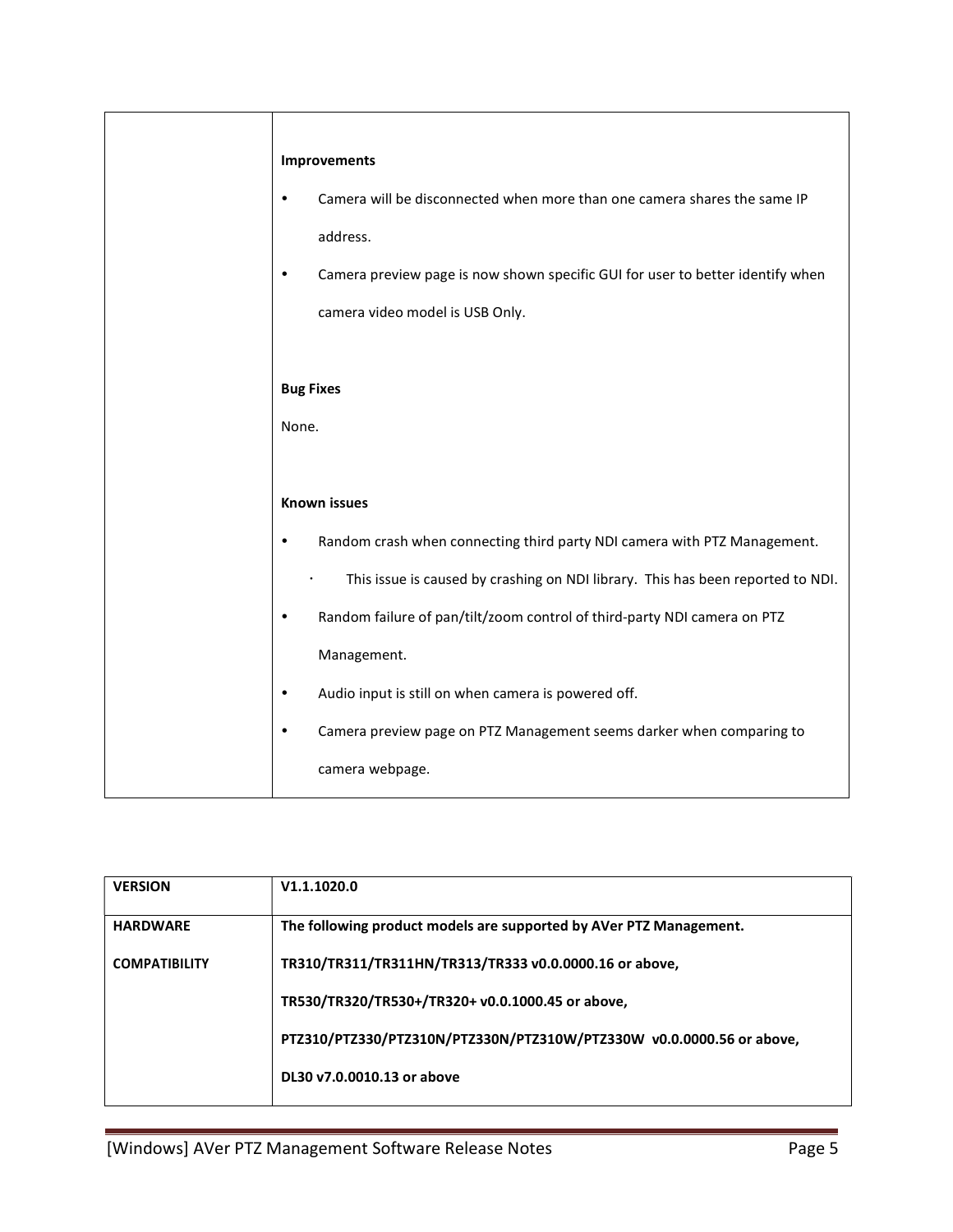| <b>OPERATING</b>        | Win OS 10 64-Bit (Recommended)                                      |
|-------------------------|---------------------------------------------------------------------|
| <b>SYSTEMS</b>          |                                                                     |
| <b>Related Software</b> | <b>AVer IPCam Utility</b>                                           |
|                         |                                                                     |
| V1.1.1020.0             | <b>WHAT'S NEW</b>                                                   |
| <b>Release date:</b>    | Supports 1280x720 resolution.<br>1.                                 |
| Mar. 24, 2021           | 2. Support options for enabling and disabling user data collection. |
|                         |                                                                     |
|                         | <b>BUG FIXED</b>                                                    |
|                         | Resolved issues in regard to tracking status showing wrongly.<br>1. |
|                         | Resolved issues in regard to incomplete GUI.<br>2.                  |
|                         | Resolved issues in regard to zoom ratio.<br>3.                      |
|                         |                                                                     |
|                         | <b>KNOWN ISSUES</b>                                                 |
|                         | None.                                                               |
|                         |                                                                     |

| V1.1.1017.0   | <b>WHAT'S NEW</b>                                                                    |
|---------------|--------------------------------------------------------------------------------------|
| Release date: | Support TR530+, TR320+, DL30.<br>3.                                                  |
| Jan. 27, 2021 |                                                                                      |
|               | <b>BUG FIXED</b>                                                                     |
|               | None.                                                                                |
|               |                                                                                      |
|               | <b>KNOWN ISSUES</b>                                                                  |
|               | When using snapshot in SW, it saves the picture that took last time.<br>1.           |
|               | *Will fix in the next version.                                                       |
|               | When using Pan/Tilt/Zoom/Preset, camera stops tracking, but SW tracking status<br>2. |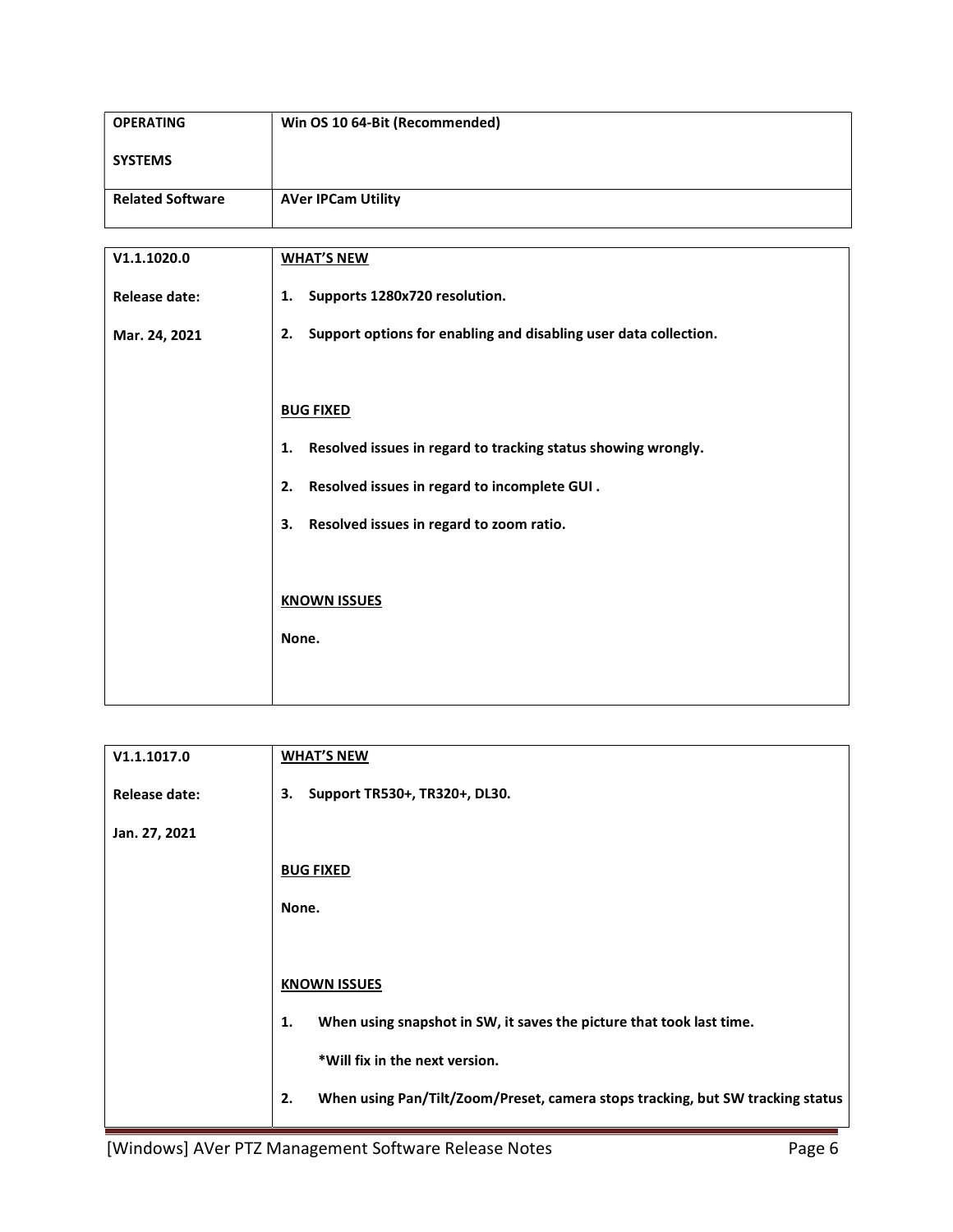|                      | is still on.                                                                          |
|----------------------|---------------------------------------------------------------------------------------|
|                      | *Will fix in the next version.                                                        |
|                      |                                                                                       |
|                      |                                                                                       |
|                      |                                                                                       |
| V1.1.1013.0          | <b>WHAT'S NEW</b>                                                                     |
| <b>Release date:</b> | Resizing supported, 1080 resolution is suggested<br>1.                                |
| Dec 14, 2020         | Supports camera power on/off<br>2.                                                    |
|                      | Supports camera scheduling power on/off/reboot<br>3.                                  |
|                      | Supports camera audio mute<br>4.                                                      |
|                      |                                                                                       |
|                      | <b>BUG FIXED</b>                                                                      |
|                      | Resolved issues regarding irregular messaging status under the Camera and<br>1.       |
|                      | Snapshot.                                                                             |
|                      | Resolved issues regarding streaming failure (no video presented)<br>2.                |
|                      | Resolved issues regarding audio output and quality.<br>3.                             |
|                      | Resolved issues regarding remarks under "Device" when model is not supported or<br>4. |
|                      | an incorrectly typed in account/password.                                             |
|                      | Resolved issues regarding random crash when firmware is updated.<br>5.                |
|                      |                                                                                       |
|                      | <b>KNOWN ISSUES</b>                                                                   |
|                      | When PC resolution is set to 1366x768 you may experience an incomplete layout.<br>3.  |
|                      | *1920x1080 PC resolutions are suggested on the console.                               |
|                      | 4.<br>Zoom value on AVer PTZ Management is not the same as the Web browser.           |
|                      | *It happens because value settings are different on these two devices.                |
|                      | 5.<br>There are two different behaviors while user turned the power status from Power |
|                      | On to Standby.                                                                        |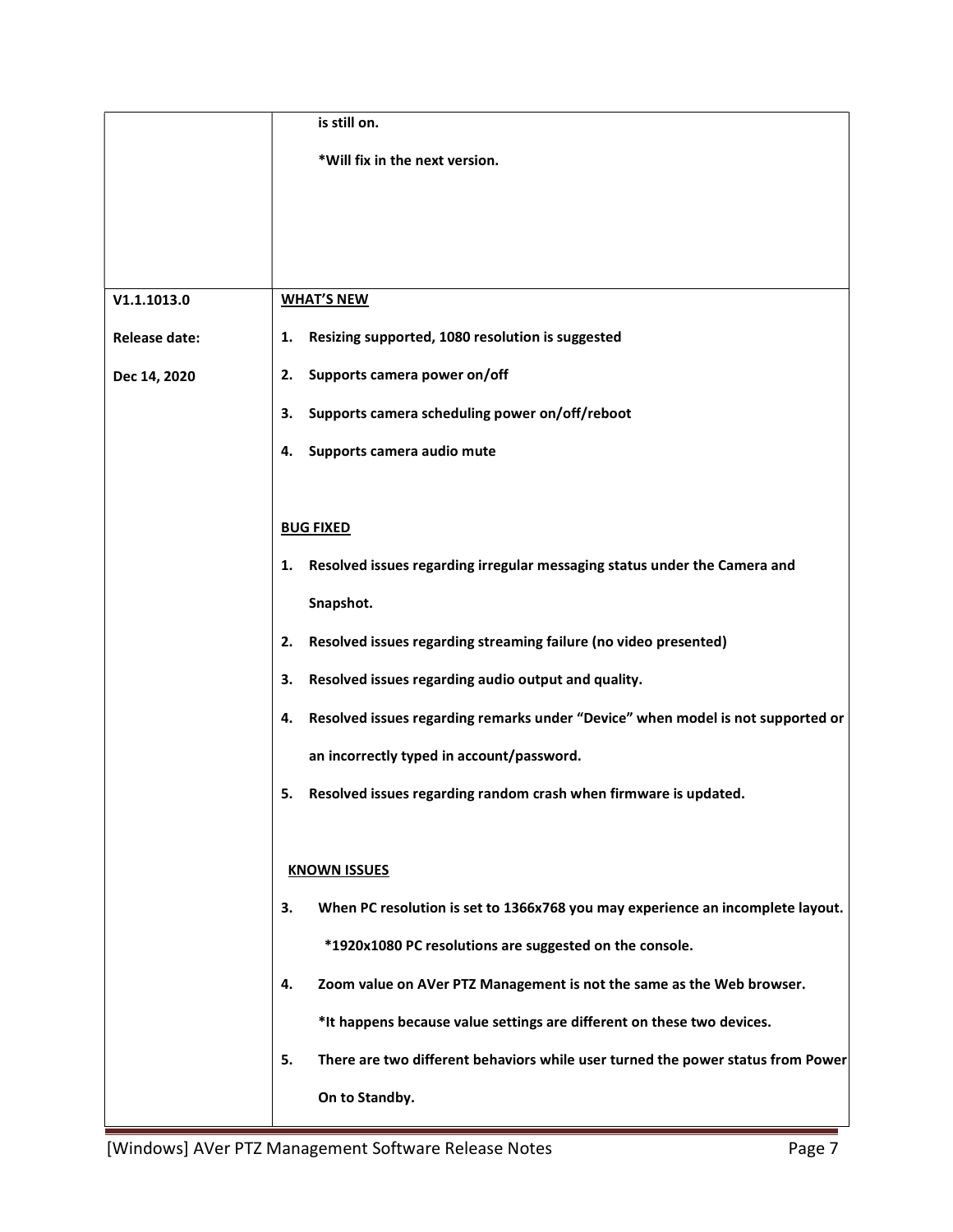|                      | * It happens as different power off status for PTZ and TR series. When the user       |
|----------------------|---------------------------------------------------------------------------------------|
|                      | turns off TR310/TR311/TR311HN/TR313/TR333, the camera switch to Standby               |
|                      | Mode; When powering off                                                               |
|                      | PTZ310/PTZ330/PTZ310N/PTZ330N/PTZ310W/PTZ330W, the camera either goes                 |
|                      | to Power Saving or Standby Mode. As for TR530/TR320, the camera switches to           |
|                      | <b>Power Saving Mode.</b>                                                             |
|                      |                                                                                       |
| V1.1.1009.0          | <b>WHAT'S NEW</b>                                                                     |
| <b>Release date:</b> | Include AVer IPCam Utility when installing AVer PTZ management.<br>1.                 |
| September 22, 2020   | Support camera live view, remote control such as pan, tilt, zoom, tracking etc.<br>2. |
|                      | Tracking control status to be active with the PTZ camera (SmartShoot)<br>з.           |
|                      | Enable/Disable.                                                                       |
|                      | Able to add up to 128 new cameras.<br>4.                                              |
|                      | Able to edit and delete devices.<br>5.                                                |
|                      | Support device grouping.<br>6.                                                        |
|                      | Able to set up maximum 100 users or admin login account.<br>7.                        |
|                      | Able to go to the camera web control by clicking "Go to Web".<br>8.                   |
|                      | Able to import and export device file.<br>9.                                          |
|                      | 10. Support multi device FW update.                                                   |
|                      | 11. Able to compare FW version before auto FW update.                                 |
|                      | 12. Support device reboot remotely.                                                   |
|                      | 13. Support device factory reset.                                                     |
|                      | 14. Remotely update supported camera list.                                            |
|                      |                                                                                       |
|                      | <b>KNOWN ISSUES</b>                                                                   |
|                      | Unexpected status when using Pan, tilt, Zoom.<br>1.                                   |
|                      | *Will be fixed in the next version as the issue will be fixed by firmware as well.    |